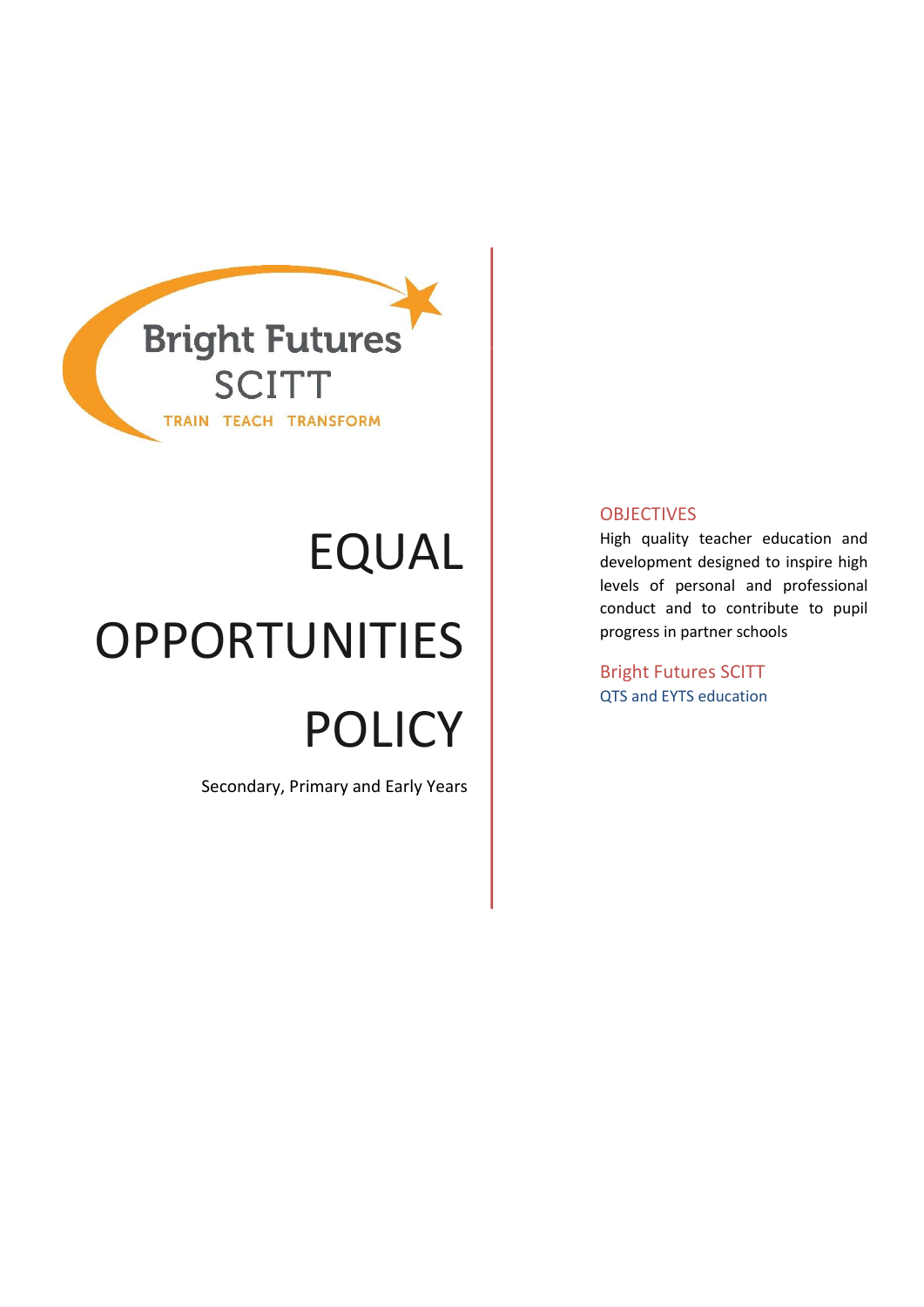

# BACKGROUND, AIMS AND VALUES

It is the goal of Bright Futures SCITT to recruit people of outstanding potential, irrespective of their background and to ensure that the admission process is transparent, has minimal barriers to entry, is based on merit and potential, is fair with regard to diversity, professional in its nature and reliable.

The SCITT is committed to promoting equality of opportunity. We will treat everyone equally irrespective of age, disability, gender reassignment, marital or civil partnership, race (including colour, nationality and ethnic or national origin), religion or belief (including a lack of belief), sex, sexual orientation ("the protected categories").

The SCITT places an obligation upon all staff and trainees to respect and act in accordance with the policy.

# SCOPE OF POLICY

This policy aims to ensure that the provisions of all equalities legislation are met in full, particularly the [Race Relations Act 1973 \(Amendment\) Regulations 2003,](http://www.legislation.gov.uk/ukdsi/2003/0110461835) t[he Disability Discrimination Act 1995](http://www.legislation.gov.uk/ukpga/1995/50/contents), [Special](http://www.legislation.gov.uk/ukpga/2001/10/contents) [Educational Needs and Disability Act 2001,](http://www.legislation.gov.uk/ukpga/2001/10/contents) the [Equality Act 2010](http://www.legislation.gov.uk/ukpga/2010/15/contents) and [Employment Equality](http://www.legislation.gov.uk/uksi/2006/1031/contents/made)  [\(Age\)](http://www.legislation.gov.uk/uksi/2006/1031/contents/made) [Regulations 2006.](http://www.legislation.gov.uk/uksi/2006/1031/contents/made) 

Bright Futures SCITT is committed to ensuring equality in the following areas:

## Staff and mentors

- Training and professional development
- Grievance and disciplinary matters

#### Trainees

- Admission and access
- Trainee assessment
- Guidance and support
- Teaching and learning
- Training and professional development
- Grievance and disciplinary matters

## **DISCRIMINATION**

Unlawful discrimination occurs in the following circumstances:

#### Direct discrimination

Direct discrimination occurs where one individual treats or would treat another individual less favourably on grounds of age, disability, gender reassignment, marital or civil partnership, race (including colour, nationality and ethnic or national origin), religion or belief (including a lack of belief), sex, sexual orientation ("the protected categories").

#### Indirect Discrimination

Indirect discrimination occurs where an institution applies a provision, criterion or practice generally which disadvantages a minority group in the community on the basis of a protected category. Indirect discrimination would also occur if an institution accepted and acted upon an indirectly discriminatory instruction from a third party.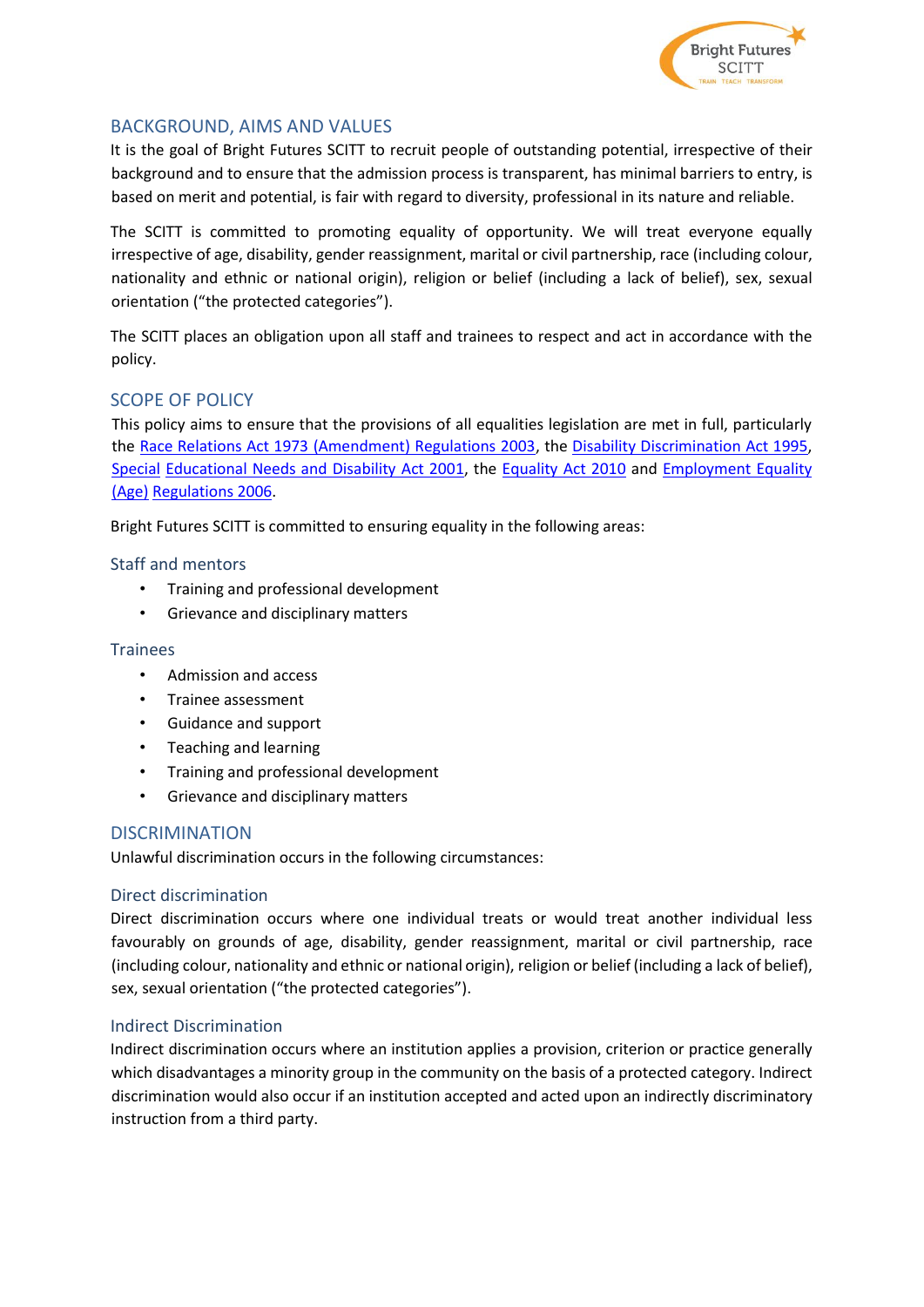

# RACE

Both institutional and individual racism can be seen or detected in processes, attitudes and behaviour which amount to discrimination through unwitting prejudice, ignorance, thoughtlessness and racist stereotyping which disadvantages ethnic minority people.

Bright Futures SCITT recognises its general duty under the Act to promote race equality. We will have due regard to eliminating unlawful discrimination and promoting good race relations in all our actions.

- We will create a positive, inclusive environment based on mutual respect and tolerance.
- We are committed to challenging and preventing racism and discrimination.
- We will monitor the treatment and progress of all candidates in terms of their recruitment, selection, levels of achievement or guidance and will take action to address any perceived or real inequalities discovered.
- We will assess the impact of our policies, practices and procedures upon all our trainees and staff.
- We will provide training or support for staff to ensure both they and the students they deal with are able to establish a positive working and learning environment.

## **DISABILITY**

Direct discrimination against a person occurs where, if for a reason which relates to the disabled person's disability, an individual:

Treats him/her less favourably than he/she treats, or would treat others to whom that reason does not or would not apply, and the person/s cannot show that the treatment in question is justified.

Or

If on the ground of a disabled person's disability, he/she treats the disabled person less favourably than he/she treats or would treat a person not having that particular disability, whose relevant circumstances, including his abilities, are the same as, or not materially different from, those of the disabled person.

This type of direct discrimination can never be justified.

Bright Futures SCITT will not discriminate against a disabled person on the grounds of disability -

- in the arrangements i.e. application form, interview or arrangements for selection for determining to whom a place should be offered; or
- by refusing to offer, or deliberately not offering the disabled person a place for reasons connected with their disability.

Bright Futures SCITT will accordingly make career opportunities available to all people with disabilities and every practical effort will be made to provide for the needs of candidates.

Wherever possible Bright Futures SCITT will make reasonable adjustments to hallways, passages and doors in order to provide and improve means of access for disabled candidates. However, this may not always be feasible, due to circumstances creating such difficulties as to render such adjustments as being beyond what is reasonable in all the circumstances.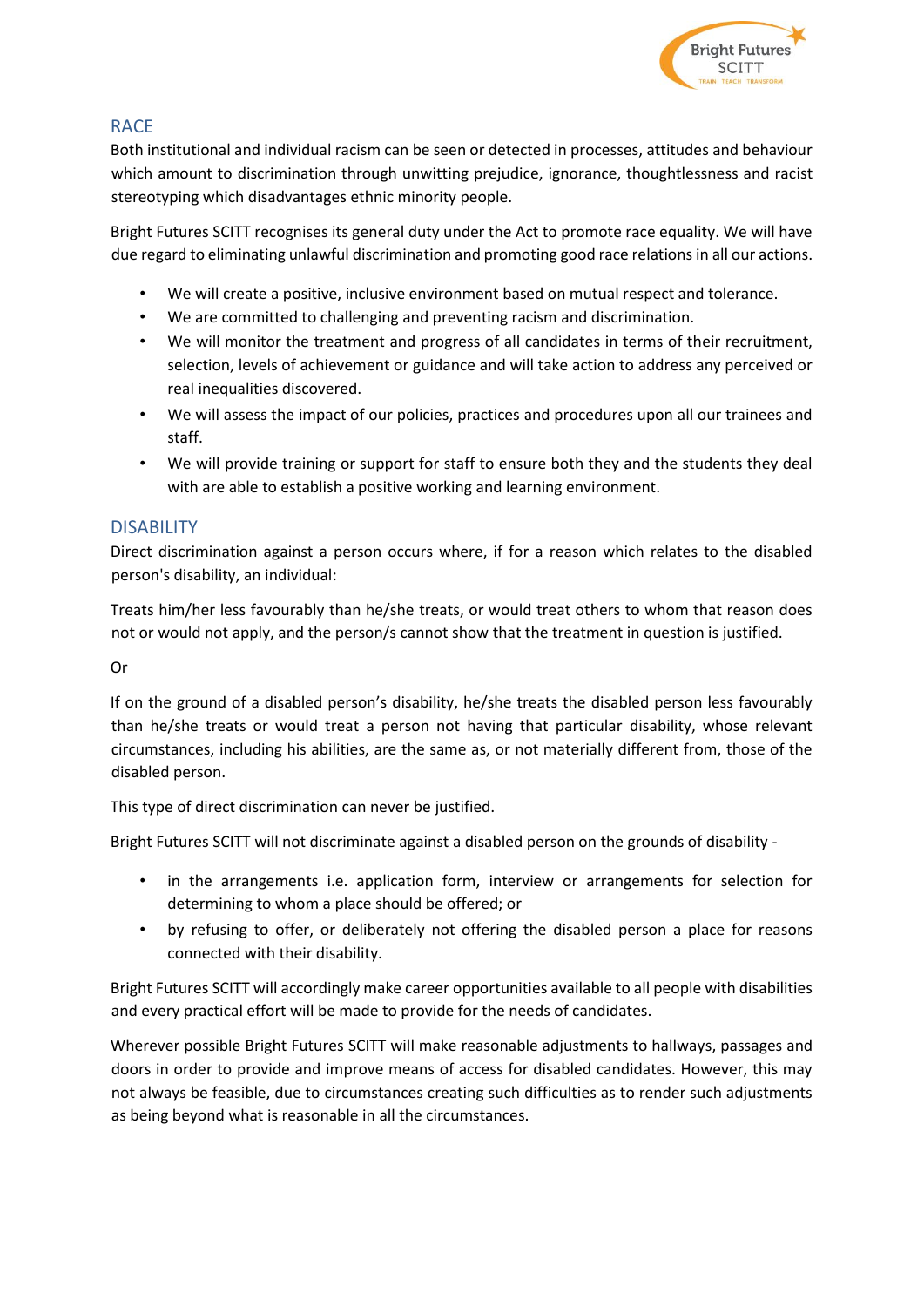

The term "disability" covers a wide range of physical and mobility difficulties such as deafness, hard of hearing, blind or partially sighted, specific learning difficulties such as dyslexia, medical conditions and mental health problems.

Bright Futures SCITT understands its duty to ensure that entrants have met the Secretary of State's requirements for physical and mental fitness to teach. As such, applicants are required to complete a questionnaire to assess this. Applicants may be required to undergo an occupational health interview either by telephone or face-to-face following this assessment.

We will meet our statutory requirements under the DDA not to discriminate against persons with a disability either in the process of recruitment or whilst enrolled on the course.

We are committed to taking positive action to welcome persons with disabilities who have met the requirements, and to enable them to meet their full potential.

Consideration will be given to all planned activities, resource allocation and procedures to ensure that we can enable disabled trainees full participation in all aspects of the academic, work-based and social activities of the course.

We will give clear information and advice about the practical issues which may be encountered during the course or later employment and liaise with specialist agencies where appropriate.

#### **GENDER**

Bright Futures SCITT will monitor gender balance on the subject courses it runs and consider appropriate action to redress any imbalances.

We will be sensitive to the needs of individuals in terms of course organisation and the support we offer, and building in flexibility within the constraints of the course, to enable an appropriate work/life balance.

#### HARASSMENT

Bright Futures SCITT is committed to providing a work environment free from unlawful harassment on grounds of sex, sexual orientation, gender reassignment, marital or civil partnership status, age, disability, colour, race, nationality, ethnic or national origin, religion or belief, political beliefs or any other basis protected by legislation is unlawful and will not be tolerated by Bright Futures SCITT.

Examples of harassment are:

- Verbal or written conduct containing derogatory jokes or comments,
- Slurs or unwanted sexual advances.
- Visual conduct such as derogatory orientated posters,
- Photographs, cartoons, drawings or gestures which some may find offensive,
- Physical conduct such as assault, unwanted touching, or any interference because of sex, race or any other protected category basis,
- Retaliation for having reported or threatened to report harassment,
- It can also involve bullying linked to inequalities of status and position.

Bright Futures SCITT aims to foster a culture which is free from harassment by ensuring:

Staff and trainees challenge all forms of harassment.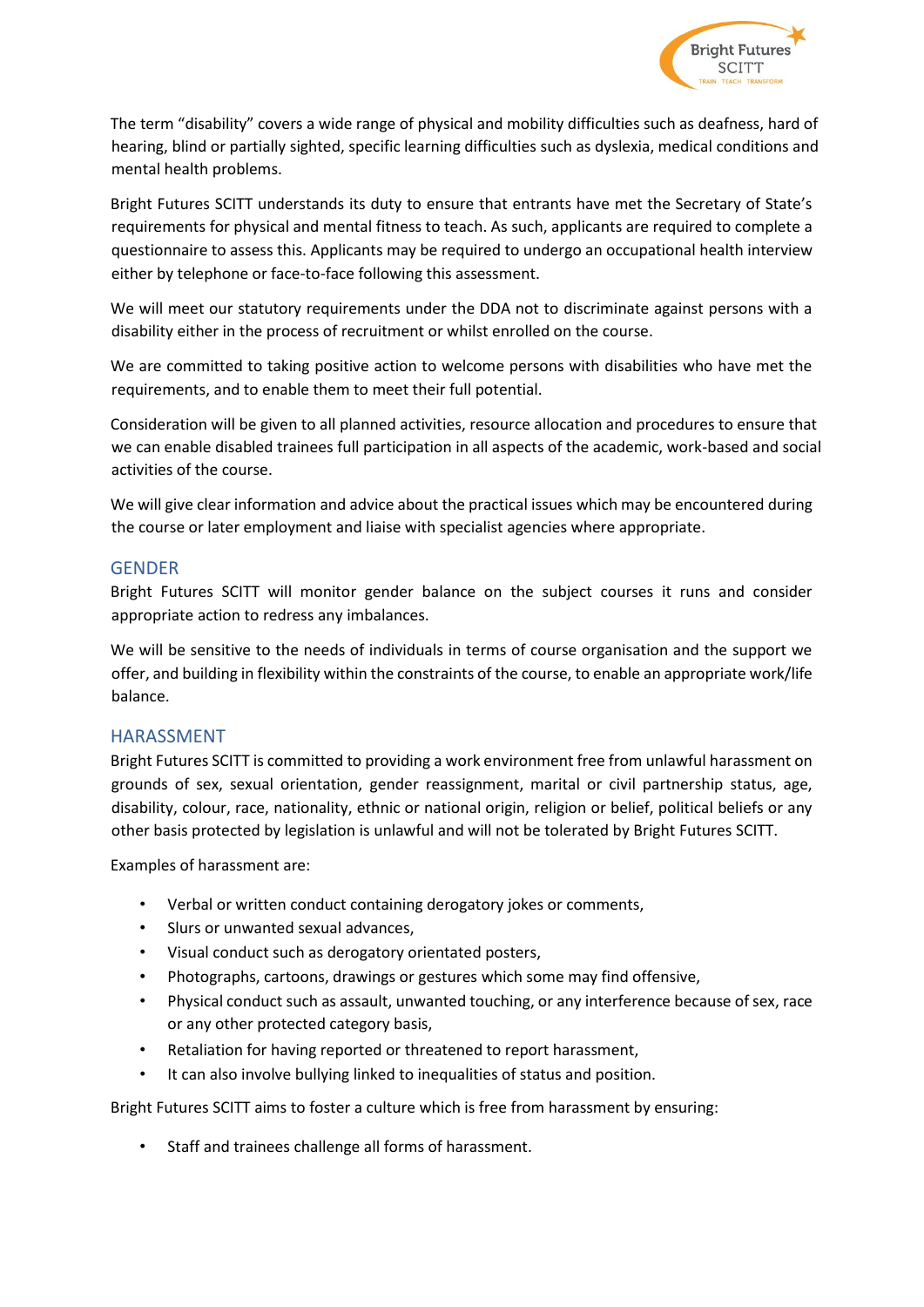

- Incidents are dealt with quickly and effectively.
- Individuals have the confidence and support to report complaints without fear of ridicule or reprisal.

Individuals take responsibility to ensure that they act in an appropriate manner.

If you believe that you have been unlawfully harassed, you should make an immediate report to the SCITT Manager followed by a written complaint as soon as possible after the incident. Your complaint should include:

- Details of the incident
- Name(s) of the individual(s) involved
- Name(s) of any witness(es)

Bright Futures SCITT will undertake a thorough investigation of the allegations. If it is concluded that unlawful harassment has occurred, remedial action will be taken.

## **MONITORING**

In order to ensure equality of treatment and opportunity for all trainees and applicants to the course, and to measure the impact of this policy, Bright Futures SCITT will collect and analyse data.

Where monitoring indicates that there are inequalities between different groups of people, Bright Futures SCITT will undertake action aimed to reduce this. Such action may include further encouragement of applications from under-represented groups, the provision of services, resources and facilities to meet the special needs of particular groups, targeted school placements and individual support from members of staff. The SCITT Director will report all appropriate information to the SCITT management group.

## RESPONSIBILITIES

The SCITT Steering Group has ultimate responsibility for the development, implementation and monitoring of the equal opportunities policy although the mechanisms may be devolved to the SCITT Director.

Each member of Bright Futures SCITT, whether staff or trainee, has a responsibility to support the implementation of this policy.

All partner schools are responsible for ensuring that this policy is implemented and monitored within their own institutions, taking appropriate action on issues when necessary and reporting back to the SCITT Manager.

All trainees have a responsibility to uphold the ethos of the policy and to act in an appropriate manner at all times.

This policy will be reviewed by management every two years.

## PUBLICATION

Staff, trainees and partner schools will be directed to this policy and on Bright Futures SCITT website.

Partner schools will receive a copy of this policy.